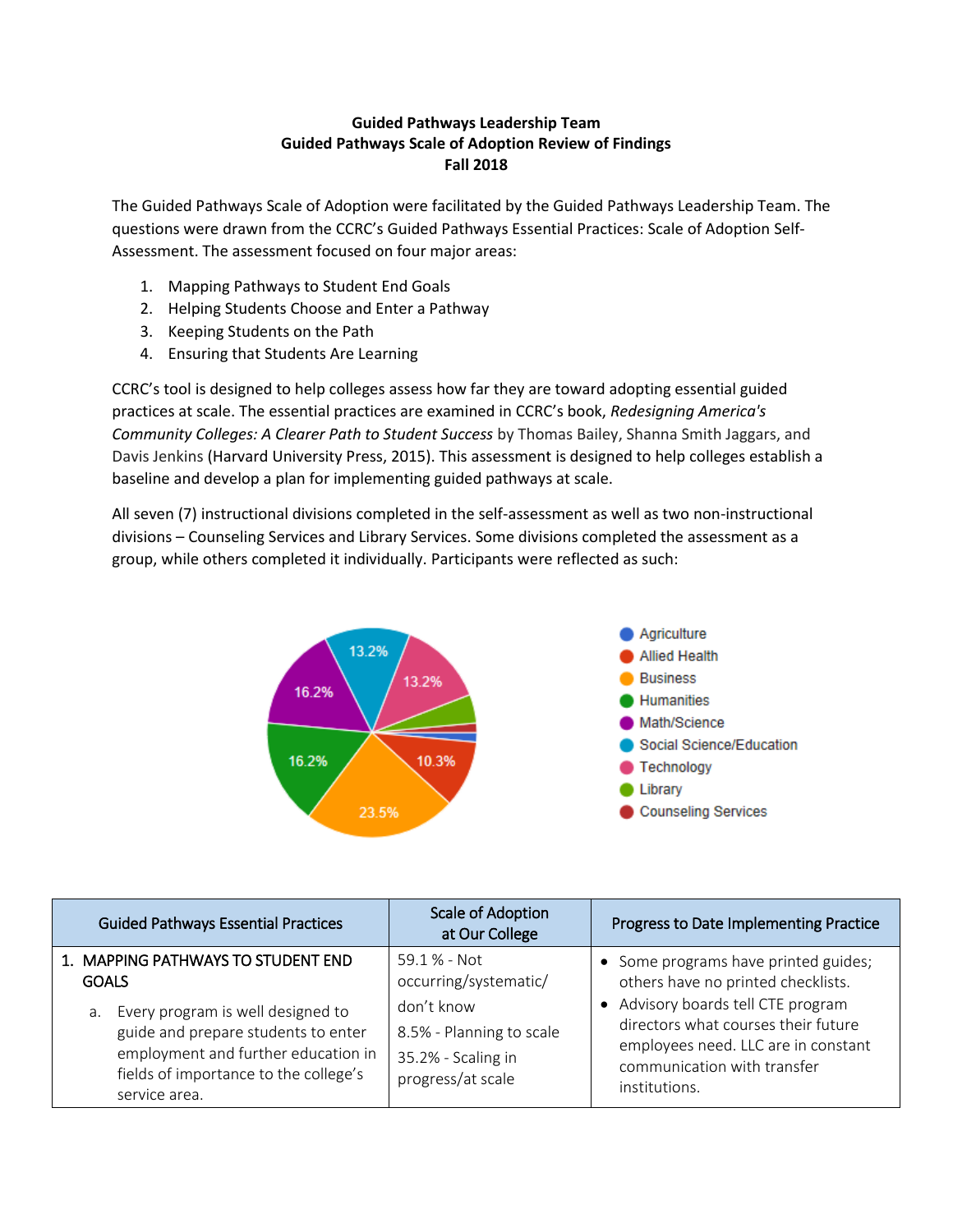| <b>Guided Pathways Essential Practices</b>                                                                                                                                                                                                                                                                             | Scale of Adoption<br>at Our College                                                                                        | Progress to Date Implementing Practice                                                                                                                                                                                                                                                                                                                                                                                                                                                                                                               |
|------------------------------------------------------------------------------------------------------------------------------------------------------------------------------------------------------------------------------------------------------------------------------------------------------------------------|----------------------------------------------------------------------------------------------------------------------------|------------------------------------------------------------------------------------------------------------------------------------------------------------------------------------------------------------------------------------------------------------------------------------------------------------------------------------------------------------------------------------------------------------------------------------------------------------------------------------------------------------------------------------------------------|
|                                                                                                                                                                                                                                                                                                                        |                                                                                                                            | • Ag and Humanities are mapped for<br>student progress.<br>Some programs/certificates need<br>$\bullet$<br>additional lab space to meet current<br>employer needs.<br>Career Services lacks capacity to scale<br>effective practices such as those used<br>in Office Tech, Ag, IT, etc.<br>Lack of internships and integrated job<br>search.                                                                                                                                                                                                         |
| Detailed information is provided on<br>b.<br>the college's website on the<br>employment and further education<br>opportunities targeted by each<br>program.                                                                                                                                                            | 65.7% - Not<br>occurring/systematic/<br>don't know<br>7.1% - Planning to scale<br>27.1% - Scaling in<br>progress/at scale  | Website is difficult to navigate.<br>$\bullet$<br>Most programs are at scale but could<br>use updated 2+2 for further<br>educational opportunities.<br>Some have gainful employment, but it<br>$\bullet$<br>is not updated. Info is general and<br>sporadic, not connected to specific<br>degrees.<br>More information could be provided<br>$\bullet$<br>in regards to careers and<br>opportunities.                                                                                                                                                 |
| Programs are clearly mapped out for<br>C.<br>students. Students know which<br>courses they should take and in what<br>sequence. Courses critical for success<br>in each program and other key<br>progress milestones are clearly<br>identified. All this information is easily<br>accessible on the college's website. | 43.6% - Not<br>occurring/systematic/<br>don't know<br>12.7% - Planning to scale<br>45.1% - Scaling in<br>progress/at scale | Information is available on website<br>through college catalog.<br>Catalog spells out course selection in<br>too general terms.<br>Programs maps are available and<br>٠<br>specific semester classes are indicated<br>but easily overlooked.<br>Catalog provides models with order<br>and sequence but not milestone<br>courses. Scheduling in practices does<br>not follow models.<br>Many students are not aware of<br>requirements by major.<br>Prerequisites should be specifically<br>listed instead of denoting that a<br>prerequisite exists. |
| 2. HELPING STUDENTS CHOOSE AND ENTER A<br><b>PATHWAY</b>                                                                                                                                                                                                                                                               | 67.7% - Not occurring/Not<br>systematic/don't know<br>7% - Planning to scale                                               | Progress to date:<br>Students meet with counselors first<br>and then are required to have                                                                                                                                                                                                                                                                                                                                                                                                                                                            |
| a. Every new student is helped to explore<br>career/college options, choose a                                                                                                                                                                                                                                          |                                                                                                                            | mandatory advisement.                                                                                                                                                                                                                                                                                                                                                                                                                                                                                                                                |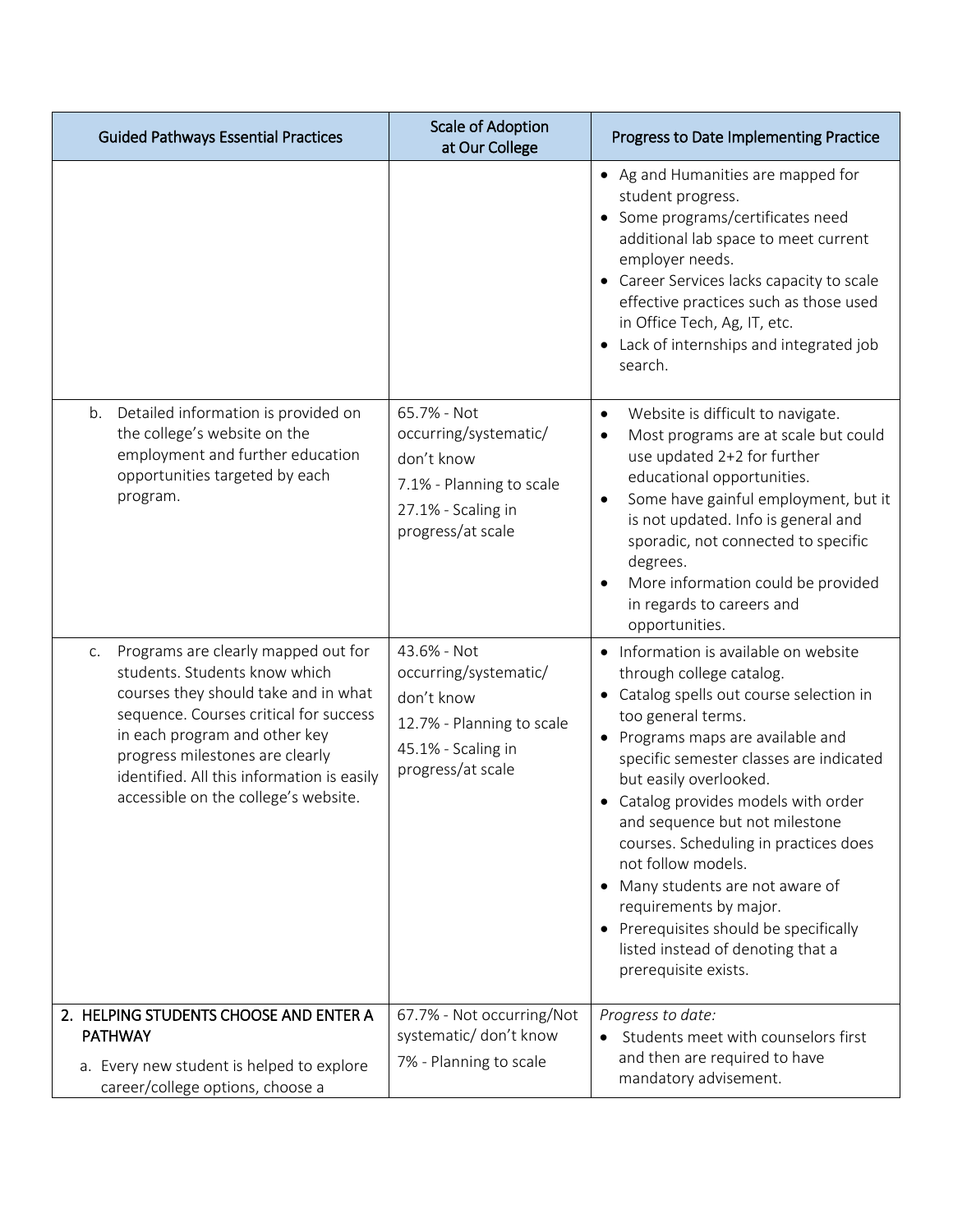|                | <b>Guided Pathways Essential Practices</b>                                                                                                                                                       | <b>Scale of Adoption</b><br>at Our College                                                                               | Progress to Date Implementing Practice                                                                                                                                                                                                                                                                                                                                                                                                                                                                                                                                                                                                                                             |
|----------------|--------------------------------------------------------------------------------------------------------------------------------------------------------------------------------------------------|--------------------------------------------------------------------------------------------------------------------------|------------------------------------------------------------------------------------------------------------------------------------------------------------------------------------------------------------------------------------------------------------------------------------------------------------------------------------------------------------------------------------------------------------------------------------------------------------------------------------------------------------------------------------------------------------------------------------------------------------------------------------------------------------------------------------|
|                | program of study, and develop a full-<br>program plan as soon as possible.                                                                                                                       | 26.8% - Scaling in<br>progress/at scale                                                                                  | • 15-minute counseling session on<br>orientation is done. It would be a good<br>idea to help students explore career<br>options in high school.<br>• Orientation does a good job getting<br>them on the best path possible.<br>Student planning is a tool to help them<br>$\bullet$<br>develop a full program, but it is not<br>required.<br>Faculty advisors do a good job assisting<br>students.<br>Orientation is provided for new<br>students but unaware if students are<br>shown career options.                                                                                                                                                                             |
| b.<br>English. | Special supports are provided to help<br>academically unprepared students to<br>succeed in the "gateway" courses for<br>the college's major program areas-<br>not just in college-level math and | 66.2% - Not occurring/Not<br>systematic/ don't know<br>7% - Planning to scale<br>25.3% - Scaling in<br>progress/at scale | • Free tutoring services are available for<br>most individual courses, but nothing<br>exists to prepare students for gateway<br>courses.<br>Tutoring center is doing a great job, but<br>it is difficult to find tutors for certain<br>classes.<br>Faculty are generally receptive to<br>offering extra help for students on an<br>individualized basis.<br>College does not identify major<br>specific gateway courses in a<br>systematic way. There are no course-<br>specific interventions past free<br>tutoring.<br>Many students do not have basic level<br>skills that they need to be successful in<br>any career area. Remedial classes are<br>necessary but not popular. |
| C.             | Required math courses are<br>appropriately aligned with the<br>student's field of study.                                                                                                         | 44.2% - Not occurring/not<br>systematic/don't know<br>7.1% - Planning to scale<br>48.6%- Scaling in<br>progress/at scale | • Math Pathways have been<br>implemented with both STEM and non-<br>STEM tracks. Non-STEM fields can<br>involve co-requisites if necessary.<br>Placing undecided students can be<br>tricky.<br>Developmental education for non-<br>$\bullet$<br>STEM students have been eliminated<br>and replaced with co-requisites.<br>Identifying a math pathway for STEM<br>majors is the next step.                                                                                                                                                                                                                                                                                          |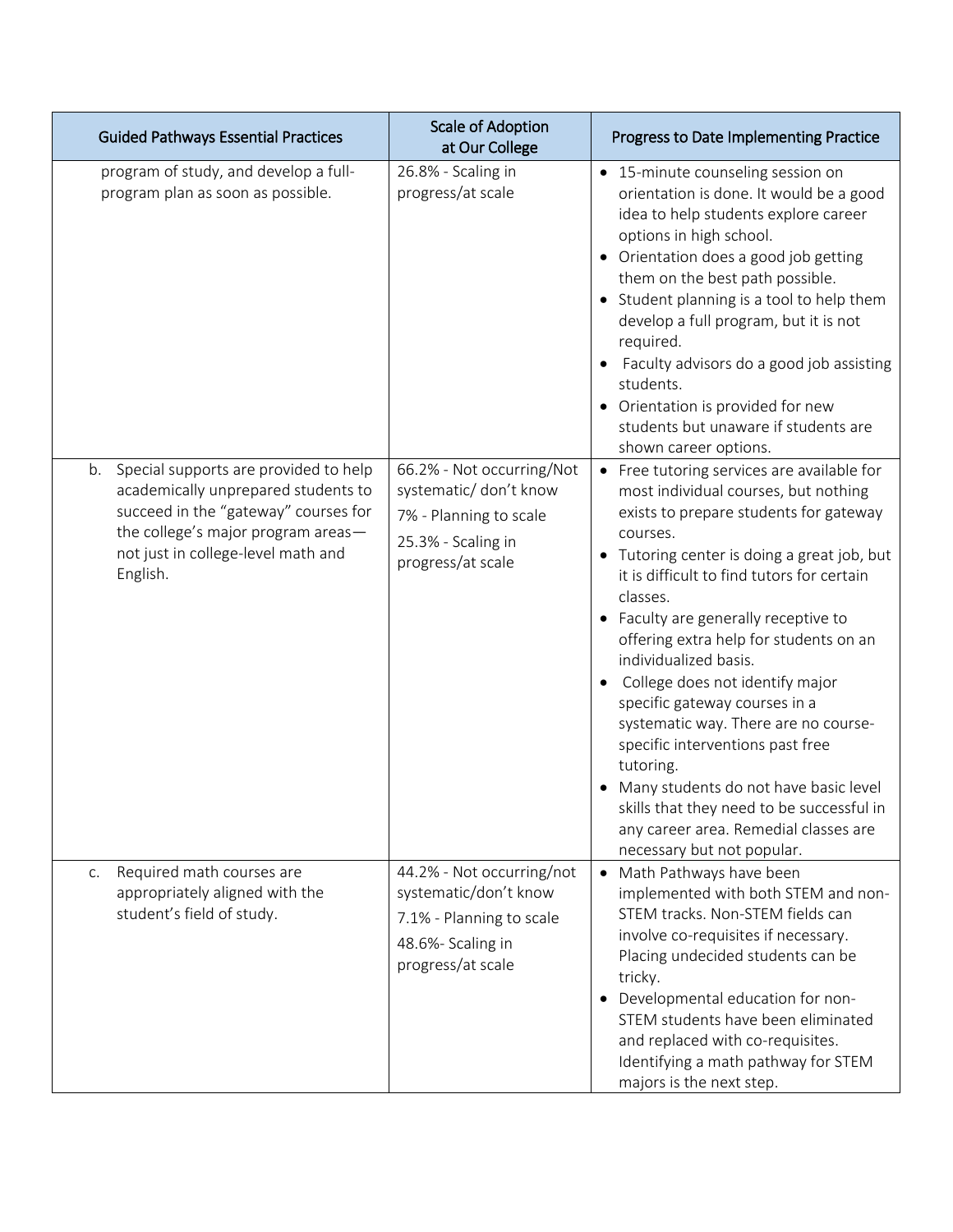| <b>Guided Pathways Essential Practices</b>                                                                                                                                                     | <b>Scale of Adoption</b><br>at Our College                                                                                 | Progress to Date Implementing Practice                                                                                                                                                                                                                                                                                                                                                                                                                                                                                                                                                                                                                                                                                                                                                               |
|------------------------------------------------------------------------------------------------------------------------------------------------------------------------------------------------|----------------------------------------------------------------------------------------------------------------------------|------------------------------------------------------------------------------------------------------------------------------------------------------------------------------------------------------------------------------------------------------------------------------------------------------------------------------------------------------------------------------------------------------------------------------------------------------------------------------------------------------------------------------------------------------------------------------------------------------------------------------------------------------------------------------------------------------------------------------------------------------------------------------------------------------|
|                                                                                                                                                                                                |                                                                                                                            | • It would be helpful to have a MAT130<br>co-requisite.<br>Transfer programs need program<br>coordinators.                                                                                                                                                                                                                                                                                                                                                                                                                                                                                                                                                                                                                                                                                           |
| Intensive support is provided to help<br>d.<br>very poorly prepared students to<br>succeed in college-level courses as<br>soon as possible.                                                    | 59.2% - Not occurring/not<br>systematic/don't know<br>5.6% - Planning to scale<br>33.8% - Scaling in<br>progress/at scale  | • Co-requisites have been implemented<br>in math courses.<br>• Early advantage program alerts<br>students to meet with an academic<br>counselor when an instructor feels the<br>student is performing poorly or not<br>attending.<br>College has provided many services for<br>many years.<br>LEAP was popular at one time.<br>• TRIO is offered to students as early as<br>initial registration.<br>Students need more support before<br>they start the program required<br>courses to be successful.                                                                                                                                                                                                                                                                                               |
| The college works with high schools<br>e.<br>and other feeders to motivate and<br>prepare students to enter college-<br>level coursework in a program of<br>study when they enroll in college. | 67.6% - Not occurring/not<br>systematic/don't know<br>12.7% - Planning to scale<br>19.8% - Scaling in<br>progress/at scale | Work has been done in the<br>$\bullet$<br>developmental areas.<br>Math Departments meets with area<br>high schools and administrators and<br>encourages high schools to<br>implement the level of rigor needed<br>to be successful at a college level.<br>Admissions representatives visit in-<br>district high schools to talk about<br>programs offered at LLC. Not sure we<br>"motivate" students to enter college-<br>level coursework.<br>Summer bridge program has been<br>developed.<br>Destination College works with some<br>schools in our district with this goal in<br>mind. Recruiters do not perform a<br>college-level prep component. A lot of<br>the connections the college has with<br>the HSs is institution to institution; we<br>aren't working directly with the<br>students. |
| 3. KEEPING STUDENTS ON THE PATH<br>a. Advisors monitor which program every<br>student is in and how far along the                                                                              | 49.3% - Not occurring/not<br>systematic/don't know<br>2.8% - Planning to scale                                             | Academic advisement has occurred<br>for decades at the College.<br>Advisors meet with advisees only<br>once per semester for 15 minutes.                                                                                                                                                                                                                                                                                                                                                                                                                                                                                                                                                                                                                                                             |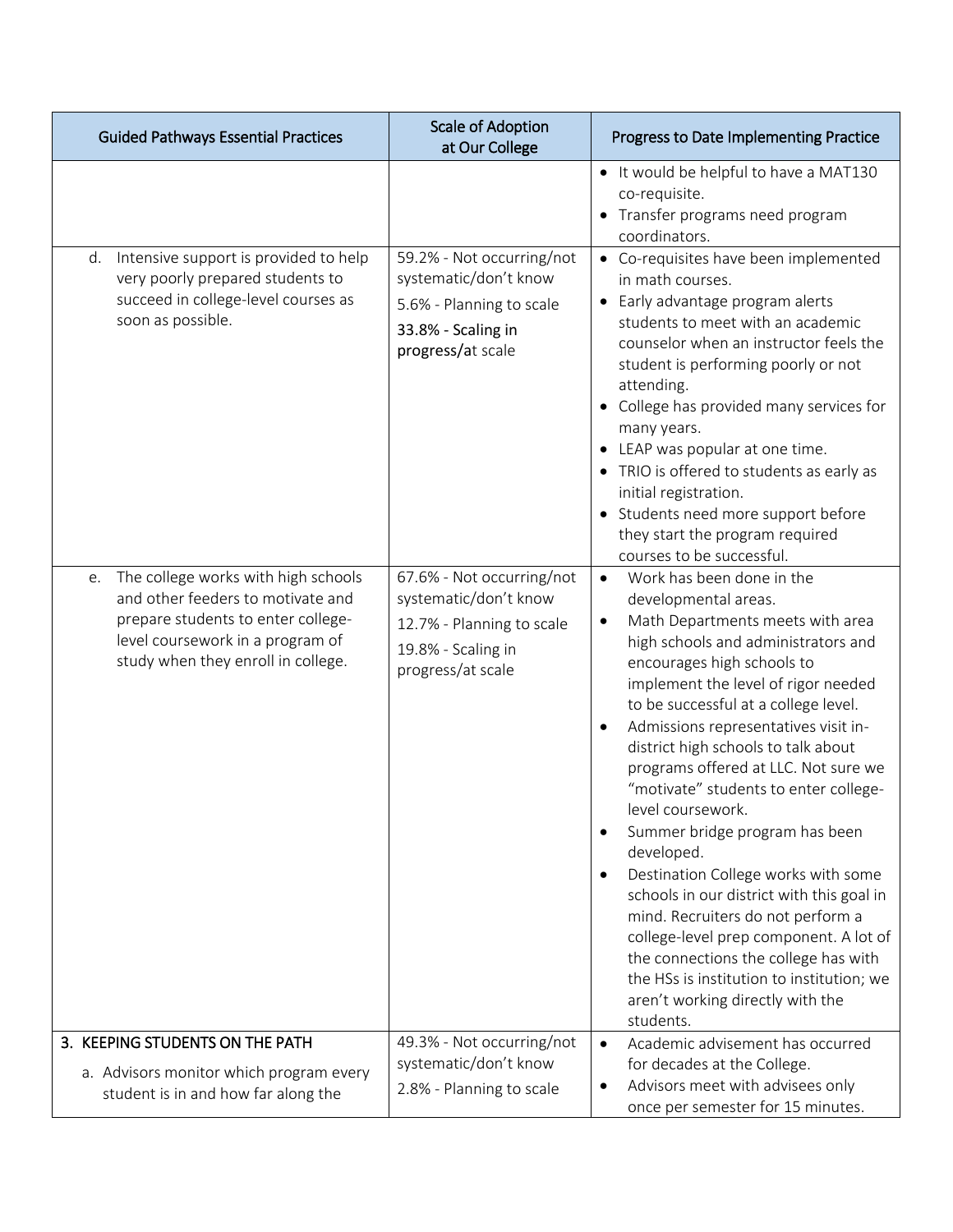| <b>Guided Pathways Essential Practices</b>                                                                                                                                                                             | <b>Scale of Adoption</b><br>at Our College                                                                                | Progress to Date Implementing Practice                                                                                                                                                                                                                                                                                                                                                                                                                                                                                                                                                                                                   |
|------------------------------------------------------------------------------------------------------------------------------------------------------------------------------------------------------------------------|---------------------------------------------------------------------------------------------------------------------------|------------------------------------------------------------------------------------------------------------------------------------------------------------------------------------------------------------------------------------------------------------------------------------------------------------------------------------------------------------------------------------------------------------------------------------------------------------------------------------------------------------------------------------------------------------------------------------------------------------------------------------------|
| student is toward completing the<br>program requirements.                                                                                                                                                              | 50.7% - Scaling in<br>progress/at scale                                                                                   | Faculty advisors have access to their<br>$\bullet$<br>advisees' records and use the Degree<br>Evaluation to determine what courses<br>a student has taken toward their<br>major and what is still needed to<br>graduate.<br>Currently being done manually but<br>will improve as more advisors use<br>student planning or degree audit.<br>Advisors outside of the students'<br>major do not always know the<br>requirements and the allowed pre-<br>requisites. That causes students to<br>take the wrong classes and delay<br>completion.<br>Some programs have more<br>intentional monitoring than others.                            |
| Students can easily see how far they<br>b.<br>have come and what they need to do<br>to complete their program.                                                                                                         | 36.6% - Not occurring/not<br>systematic/don't know<br>8.5% - Planning to scale<br>59.2 - Scaling in<br>progress/at scale  | Students can use degree audits to<br>$\bullet$<br>track their progress or student<br>planning.<br>Students can print a transcript<br>٠<br>evaluation.<br>While degree audit is available to all<br>students, it is not easy to interpret, as<br>it is course by course, not a<br>progression on a timeline.<br>Student planning is not fully<br>integrated into student culture.                                                                                                                                                                                                                                                         |
| Advisors and students are alerted<br>C.<br>when students are at risk of falling off<br>their program plans and have policies<br>and supports in place to intervene in<br>ways that help students get back on<br>track. | 78.6% - Not occurring/not<br>systematic/don't know<br>7.1% - Planning to scale<br>15.7% - Scaling in<br>progress/at scale | Progress to date:<br>Advisors are not alerted when advisees<br>are at risk. There is no mechanism for<br>that.<br>• As a division, we have to figure out how<br>to handle the increased number of<br>students working FT or 2 PT jobs. These<br>students are running into issues with<br>attending and passing their courses.<br>• Students whose GPA drops below a 2.0<br>are placed on academic probation.<br>However, students don't receive alerts<br>that this is a possibility until it has<br>already happened. A better system<br>could be established to warn students<br>they are getting close before it actually<br>happens. |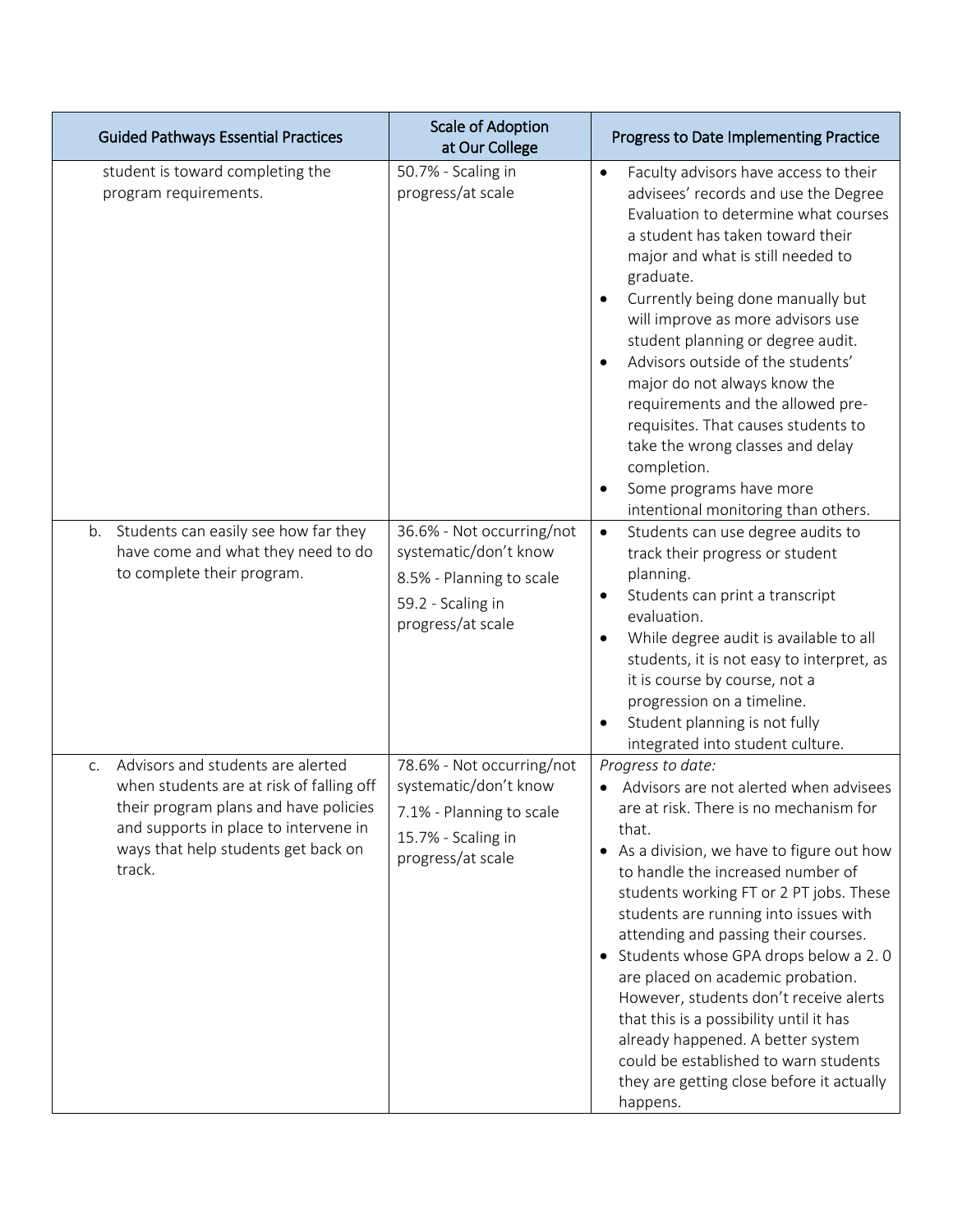| <b>Guided Pathways Essential Practices</b>                                                                                                                                                                                                                 | <b>Scale of Adoption</b><br>at Our College                                                                                | Progress to Date Implementing Practice                                                                                                                                                                                                                                                                                                                                                                                                                                                                                                                                                                                                                                                                                                                                        |
|------------------------------------------------------------------------------------------------------------------------------------------------------------------------------------------------------------------------------------------------------------|---------------------------------------------------------------------------------------------------------------------------|-------------------------------------------------------------------------------------------------------------------------------------------------------------------------------------------------------------------------------------------------------------------------------------------------------------------------------------------------------------------------------------------------------------------------------------------------------------------------------------------------------------------------------------------------------------------------------------------------------------------------------------------------------------------------------------------------------------------------------------------------------------------------------|
|                                                                                                                                                                                                                                                            |                                                                                                                           | • We have some systems in place, but it<br>is dependent on individual faculty<br>reporting them to a system and then<br>someone following up. It does not<br>happen consistently.                                                                                                                                                                                                                                                                                                                                                                                                                                                                                                                                                                                             |
| d. Assistance is provided to students<br>who are unlikely to be accepted into<br>limited-access programs, such as<br>nursing or culinary arts, to redirect<br>them to another more viable path to<br>credentials and a career.                             | 85.9% - Not occurring/not<br>systematic/don't know<br>2.8% - Planning to scale<br>11.2% - Scaling in<br>progress/at scale | • There is often a disconnect when<br>students cannot get into a program.<br>Counseling and advisement is available<br>if students will reach out to it.<br>Some advisors help students look for<br>alternative programs of study in limited<br>access programs, but I think we could<br>do a better job of outlining a student's<br>chances of getting into a special<br>admissions program.<br>No systematic process exists because<br>the admissions requirements vary so<br>much from program to program. We<br>do stack application deadlines in a way<br>that they can have a plan B. Most of<br>this is after the fact, as opposed to<br>identifying "unlikely" students ahead of<br>time.                                                                             |
| The college schedules courses to<br>e.<br>ensure students can take the courses<br>they need when they need them, can<br>plan their lives around school from<br>one term to the next, and can<br>complete their programs in as short a<br>time as possible. | 63.4% - Not occurring/not<br>systematic/don't know<br>9.9% - Planning to scale<br>28.2% - Scaling in<br>progress/at scale | • There is absolutely no perfect schedule<br>when human lives are involved, but<br>students are completing programs.<br>• Some classes are only offered online. A<br>diversity of modalities should be<br>offered for more classes.<br>We really need to look at the needs of<br>the students and how to meet them,<br>not give into how the instructor wants<br>his/her teaching schedule to look. We<br>have very few classes offered between<br>$2-5.$<br>Needs improvement. Scheduling is still<br>more faculty-centric.<br>Some programs/certificates are well<br>laid out, but others need significant<br>rescheduling work.<br>Despite the extensive work of the<br>scheduling taskforce, there is no<br>intentionality behind scheduling with<br>the student in mind. |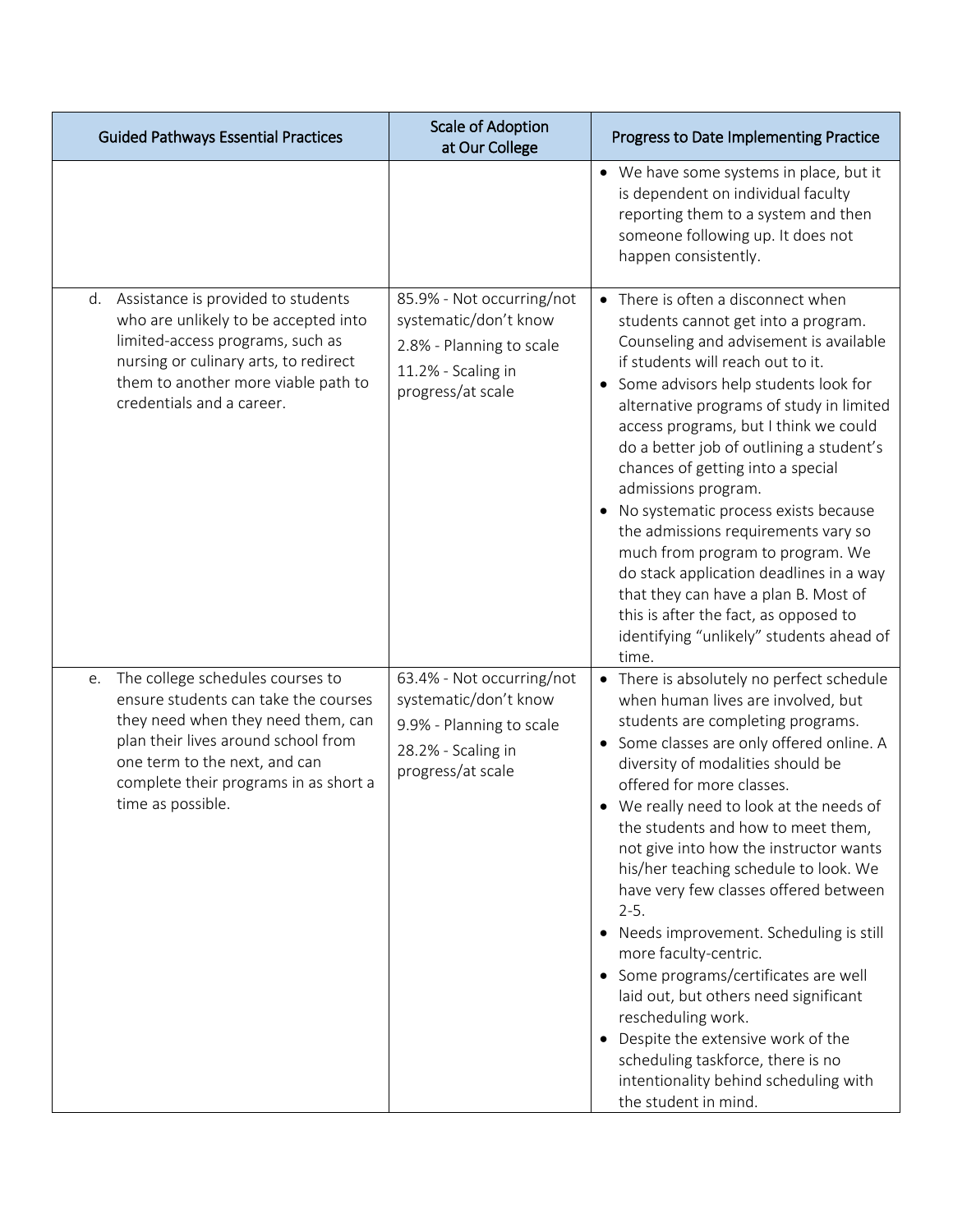| <b>Guided Pathways Essential Practices</b>                                                                                                                                                                                                                                                                                     | Scale of Adoption<br>at Our College                                                                                        | Progress to Date Implementing Practice                                                                                                                                                                                                                                                                                                                                                                                                                                                                 |
|--------------------------------------------------------------------------------------------------------------------------------------------------------------------------------------------------------------------------------------------------------------------------------------------------------------------------------|----------------------------------------------------------------------------------------------------------------------------|--------------------------------------------------------------------------------------------------------------------------------------------------------------------------------------------------------------------------------------------------------------------------------------------------------------------------------------------------------------------------------------------------------------------------------------------------------------------------------------------------------|
| 4. ENSURING THAT STUDENTS ARE LEARNING<br>a. Program learning outcomes are<br>aligned with the requirements for<br>success in the further education and<br>employment outcomes targeted by<br>each program.                                                                                                                    | 49.3% - Not occurring/not<br>systematic/don't know<br>9.9% - Planning to scale<br>42.3% - Scaling in<br>progress/at scale  | • There are some programs that do a<br>great job setting students up for<br>success in transferring or to get a job<br>after graduating, but I think we could<br>do better across the whole college.<br>No program learning outcomes exist<br>$\bullet$<br>for transfer degree/programs.<br>Course assessment is complete and<br>$\bullet$<br>viable but there is a lack of connection<br>between program and course<br>assessment.<br>Many of the learning outcomes haven't<br>been updated in years. |
| b. Students have ample opportunity to<br>apply and deepen knowledge and<br>skills through projects, internships,<br>co-ops, clinical placements, group<br>projects outside of class, service<br>learning, study abroad and other<br>active learning activities that program<br>faculty intentionally embed into<br>coursework. | 57.7% - Not occurring/not<br>systematic/don't know<br>$7\%$ - Planning to scale<br>36.7% - Scaling in<br>progress/at scale | Workforce ready programs have<br>$\bullet$<br>internships/SOEs embedded in their<br>programs of study, but these<br>opportunities rarely exist in transfer<br>programs of study. We used to offer<br>some opportunities for study abroad,<br>but I don't know if that still exists<br>today.<br>MSD is leading the way in using the<br>INS_200 for transfer bound student<br>internships.                                                                                                              |
| Faculty assess whether students are<br>C.<br>mastering learning outcomes and<br>building skills across each program, in<br>both arts and sciences and<br>career/technical programs.                                                                                                                                            | 36.6% - Not occurring/not<br>systematic/don't know<br>9.9% - Planning to scale<br>53.5% - Scaling in<br>progress/at scale  | We have a robust and required<br>$\bullet$<br>assessment of courses and programs.<br>Data is tracked in WEAVE.<br>$\bullet$<br>All faculty are required to have course<br>$\bullet$<br>assessment. Only AAS required to<br>have program assessment. Gen Ed.<br>Assessment is also completed.<br>Assessment doesn't always match up<br>$\bullet$<br>with learning outcomes. This kind of<br>curriculum mapping hasn't happened<br>here.                                                                 |
| d. Results of learning outcomes<br>assessments are used to improve<br>teaching and learning through<br>program review, professional<br>development, and other intentional<br>campus efforts.                                                                                                                                   | 39.5% - Not occurring/not<br>systematic/don't know<br>4.2% - Planning to scale<br>59.2% - Scaling in<br>progress/at scale  | We have a depository to log data and<br>consider results.<br>I am not really sure how/if the WEAVE<br>$\bullet$<br>results are being use to improve<br>teaching and learning.<br>This should be happening, but I'm not<br>$\bullet$<br>sure to what extent it is in each<br>program.                                                                                                                                                                                                                   |